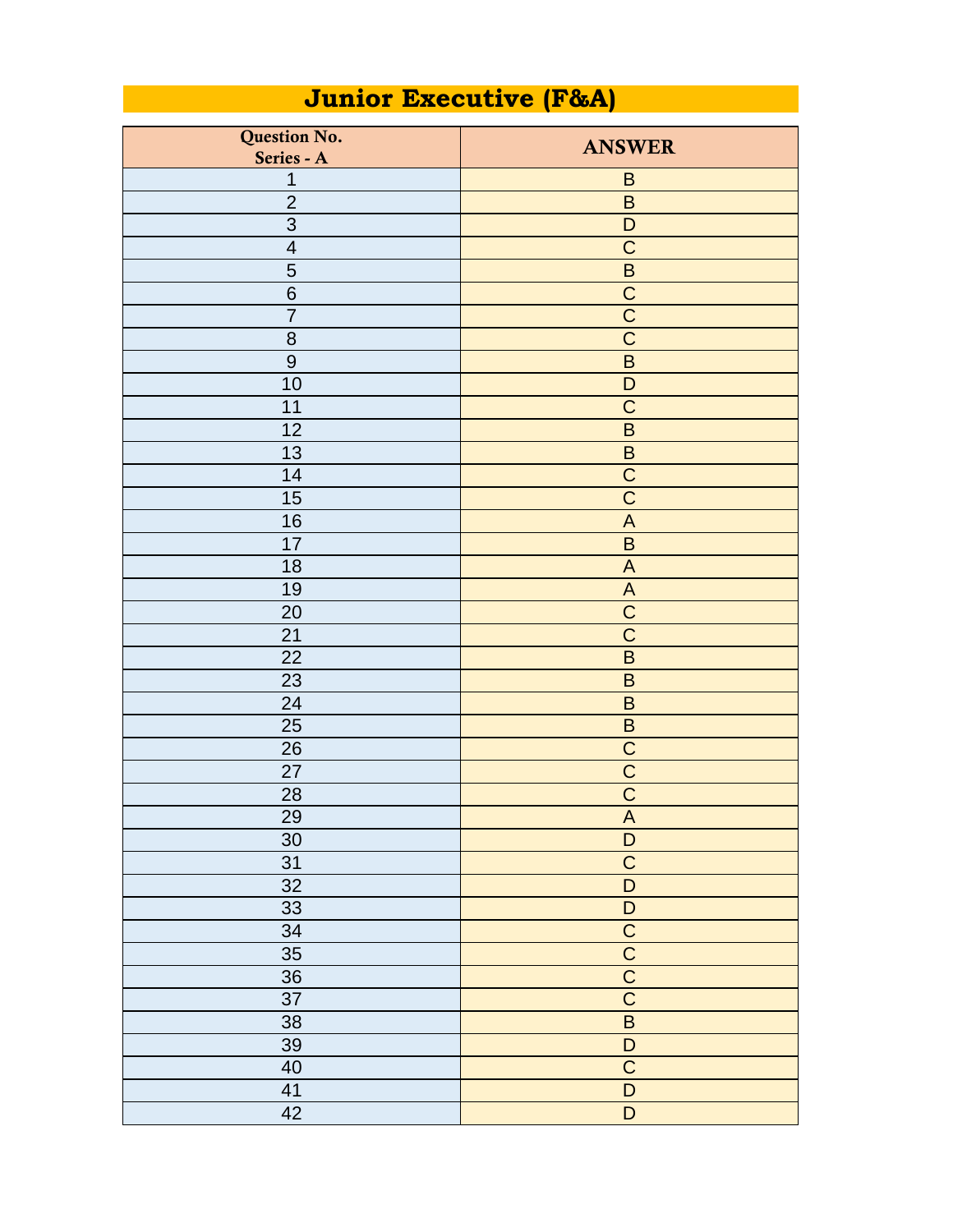| 43              | $\overline{C}$            |
|-----------------|---------------------------|
| 44              | $\overline{A}$            |
| 45              | $\mathsf D$               |
| 46              | $\overline{A}$            |
|                 |                           |
| $\overline{47}$ | $\overline{A}$            |
| 48              | $\overline{C}$            |
| 49              | $\overline{D}$            |
| 50              | $\overline{B}$            |
| $\overline{51}$ | $\overline{D}$            |
| 52              | $\overline{A}$            |
| 53              | $\overline{C}$            |
| 54              | $\overline{D}$            |
| 55              | $\boldsymbol{\mathsf{A}}$ |
| 56              | $\overline{D}$            |
| 57              | $\boldsymbol{\mathsf{A}}$ |
| 58              | $\overline{B}$            |
| 59              | $\overline{D}$            |
| 60              | $\overline{A}$            |
| 61              | $\mathsf D$               |
| 62              | $\overline{D}$            |
| 63              | $\overline{C}$            |
| 64              | $\overline{A}$            |
| 65              | $\overline{D}$            |
| 66              | $\overline{\mathsf{B}}$   |
| 67              | $\overline{C}$            |
| 68              | $\overline{A}$            |
| 69              | $\overline{C}$            |
| 70              | $\overline{B}$            |
| 71              | $\overline{\mathsf{B}}$   |
| $\overline{72}$ | $\overline{\mathsf{B}}$   |
|                 |                           |
| $\overline{73}$ | $\overline{B}$            |
| $\overline{74}$ | $\overline{A}$            |
| 75              | $\overline{D}$            |
| 76              | $\overline{D}$            |
| 77              | $\overline{C}$            |
| 78              | $\overline{B}$            |
| 79              | $\boldsymbol{\mathsf{A}}$ |
| 80              | $\overline{D}$            |
| 81              | $\mathsf D$               |
| $\overline{82}$ | $\sf B$                   |
| 83              | $\overline{B}$            |
| 84              | $\boldsymbol{\mathsf{A}}$ |
| 85              | $\overline{D}$            |
| 86              | $\overline{C}$            |
| 87              | $\overline{C}$            |